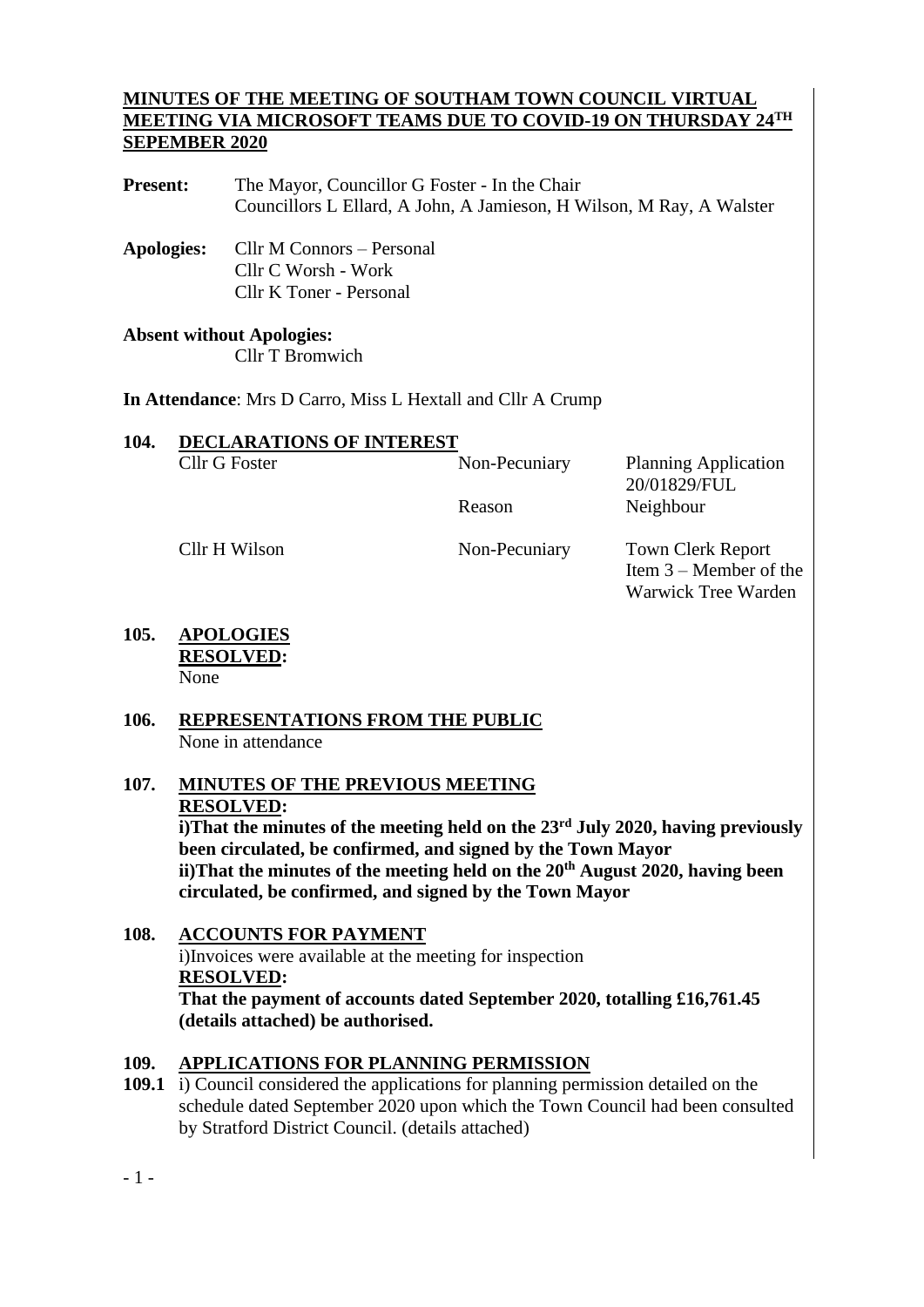#### **110. TOWN CLERK'S REPORT**

- **110.1 REPRESENTATIONS FROM THE PUBLIC** None in attendance
- **110.2 STREET NAMING APPLICATION** To consider the application from Mr J Doherty **RESOLVED: That the Street Naming Application is approved**
- **110.3 S137 GRANT APPLICATION**

Members considered the S137 Grant Applications and awarded the following grants **RESOLVED:**

**i)To award Rubbish Friends (Southam) £300**

**ii)To award Southam in Bloom £930**

**iii)To award Warwick Tree Warden £250 , subject to receiving a letter from St James Primary School confirm that permission has been granted from the landowner** 

## **110.4 SOUTHAM NEIGHBOURHOOD PLAN**

Members considered the amended draft plan **RESOLVED:**

**That the Council approves the proposed changes to the Neighbourhood Plan and that the resulting draft should be submitted to Stratford District Council for Strategic Environmental Assessment screening and the subsequent stages in the review and adoption process**

## **110.5 STANDING ORDERS**

Members reviewed the proposed Standing Orders **RESOLVED: To adopt the proposed Standing Orders**

- **110.6 COUNCIL MEETING DATES That all Council meetings will take place virtually until Government Guidelines advise otherwise**
- **111. WORKING PARTY REPORTS (including representative reports from Outside Bodies)**
- **111.1 ENV MARCH 2020 MINUTES**

## **Item 1 – Wood Street Car Park**

Members were informed that a meeting is currently being arranged, the council is of the opinion that it is important that residents who do not have a parking have the opportunity of a Parking Permit

## **Item 2 – Welfare Hut Planning Application**

The applicant met with councillors to discuss their application and why the council objected applicant that they would maintain their objection regarding the lack of parking.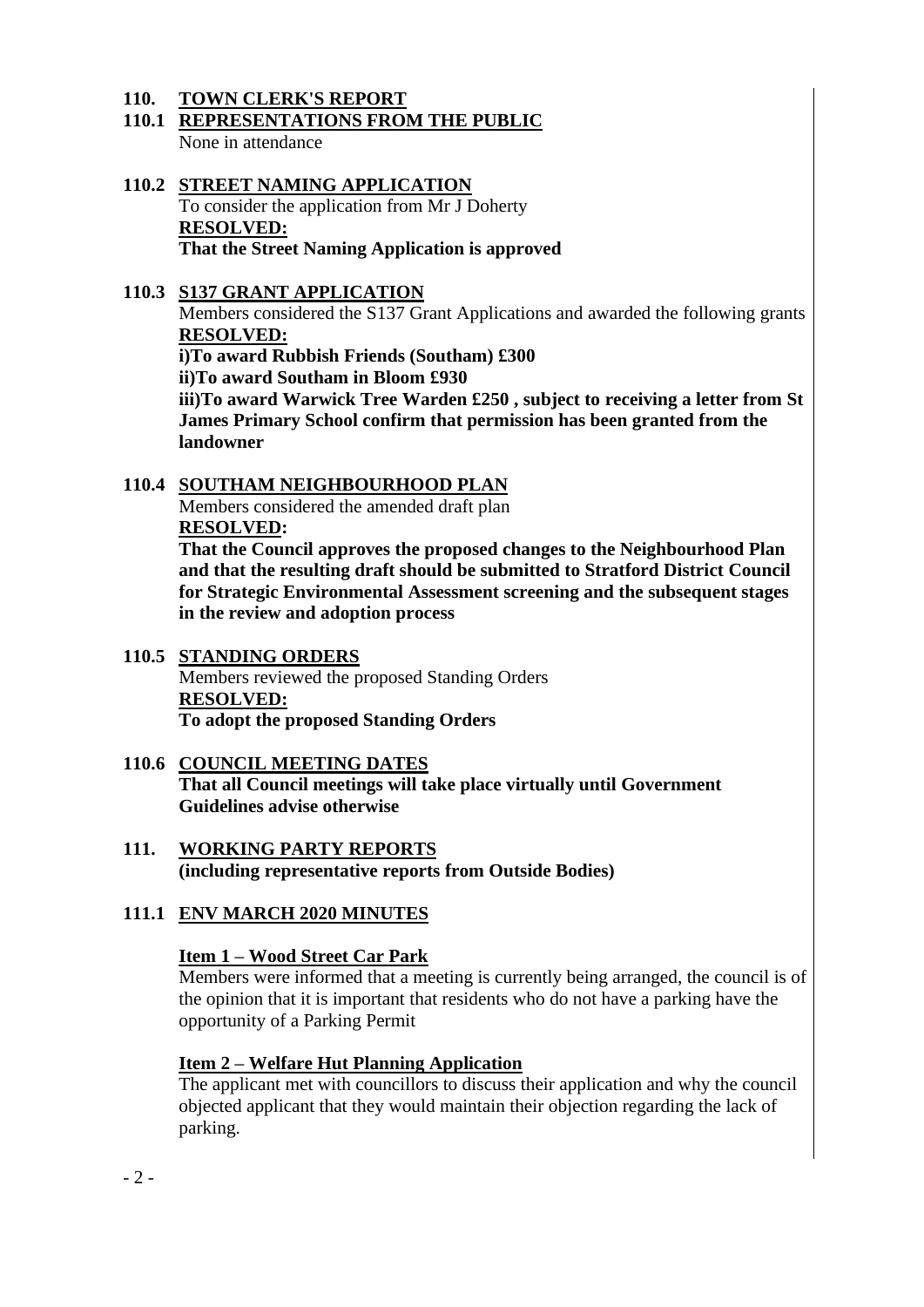## **Item 3 – Roundabout Specification and Quotation**

Members considered the specification to bring all four roundabouts up to a maintainable level

## **RESOLVED:**

**i)That the Town Council accepts the quotation as follows:**

- **All the four islands restoration works to be included in one works contract**
- **All arising from island one clearance will be removed from the site and recycled at our facilities (Kineton Rd B4451)**
- **All arising from islands two , three and four will be reduced to woodchip and spread over the site as a mulch (Banbury Rd A423, Daventry Rd A425, Coventry Rd A426)**
- **Any substantial litter and rubbish will be removed from all islands and disposed of off-site**
- **The contract works to be carried out after leaf fall i.e. November-February inclusive**
- **The supply and planting of any shrubs, bulbs trees or herbaceous plants will be a separate contract**
- **A traffic management consultation will be required for the works and will be applied as advised by traffic management consultations ii)To except the estimated cost of £2250 plus VAT subject to any traffic management costs not exceeding £1000**

## **Item 4 – Mr & Mrs Doherty**

Members were updated regarding the meeting that some councillors had with the family

**RESOLVED:**

**i)That a new Street Naming Policy is put in place ii)That a small working party of the council meets W/c 16th March to agree the wording of the policy for council to resolve**

## **Item 5 – New Town Mayor and Deputy Mayor**

Members discussed who the new Mayor and deputy Mayor should be? **RESOLVED:**

**That Cllr G Foster is Town Mayor and Cllr A John is Deputy Mayor**

**Item 6 – New Bank Account RESOLVED:**

**That the Town Council moves from HSBC and that Unity Trust Bank is the** 

**council's new bank provider** 

**Item 7 – Planning Applications**  See attached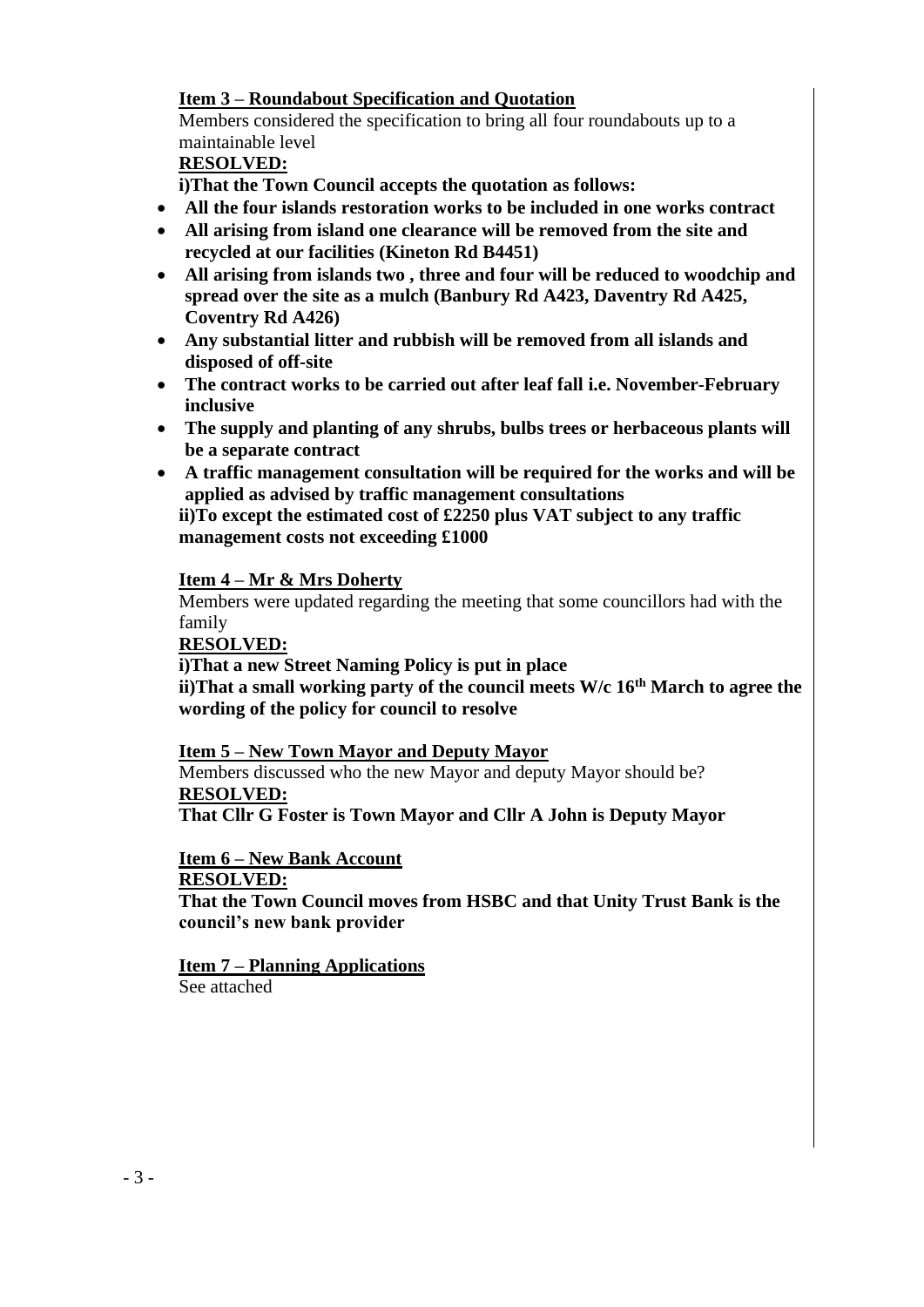### **Item 8 – Southam United Football Club Ltd**

Cllr Letford discussed with council concerns regarding the finances of the club and what was originally agreed and what has been delivered as part of the Bloor Homes Development

#### **RESOLVED:**

**i)That Cllr Letford finds out which FA league the club is in so that concerns can be raised with the FA once the council has agreed what concerns to raise ii)That the Town Clerk contacts SDC to establish whether the obligations of the S106 agreements have been met .**

#### **111.2 ENV SEPTEMBER 2020 MINUTES**

## **Item 1 – MOP FAIR 2020 and Southam First – French Market RESOLVED:**

**That due to COVID-19 the 2020 MOP Fair will be cancelled this year , the council are also of the opinion that the French Market should not be going ahead either.** 

#### **Item 2 – Kids Run Free**

#### **RESOLVED:**

**That the Town Council gives permission for this organisation to use the Park Lane Recreation Ground to run their event as the council is satisfied with their COVID-19 procedures and risk assessment.**

#### **Item 3 – Roundabout Maintenance RESOLVED:**

**i)That the Town Council accepts the quotation of £2420.00 plus VAT for traffic management of the four roundabouts while maintenance is carried out. ii)That a request for road markings at the Kineton/Tesco Roundabout is submitted to WCC.**

**Item 4 – Training Policy RESOLVED: i)That the Training Policy is adopted. ii) A note of thanks was given to Cllr John**

**Item 5 – Representatives to Outside Bodies**  The representatives were reviewed and amended **RESOLVED: That the attached new listing is adopted**

**Item 6 – Planning Applications RESOLVED: See below**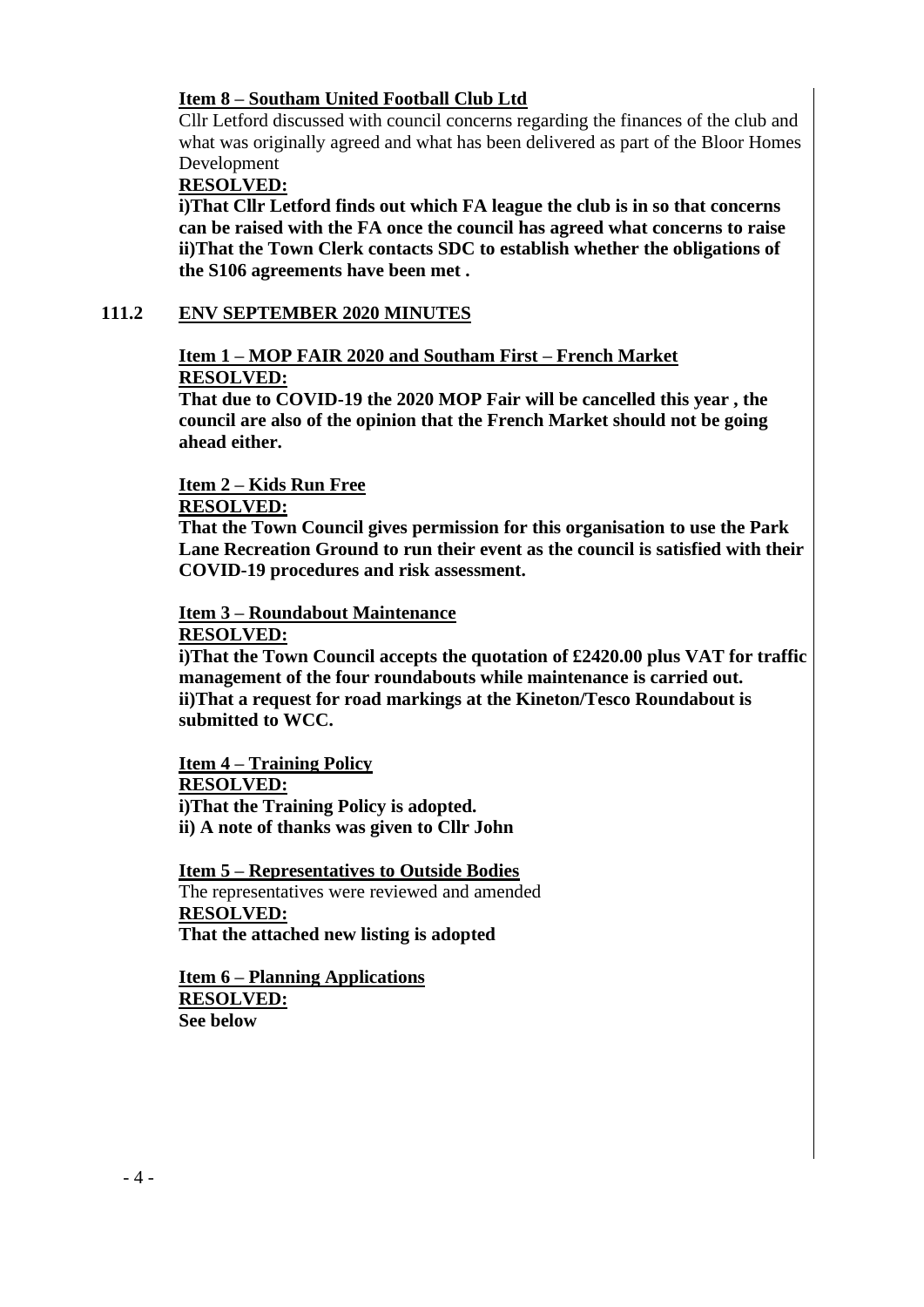## **Item 7 – Request for Litter Bin**

Members considered correspondence from a resident requesting a bin around the entrance to the Shell Garage /Budgens. The Council were made aware that if SDC approved the location, the cost of installation would be approx. £400 and an annual emptying charge of approx. £140.

#### **RESOLVED:**

**If Cllr Crump is in agreement with the proposal to put the request forward to SDC.**

#### **Item 8 – Southam Stories**

Cllr Ray updated members on the situation regarding the work required on the Southam Stories structure in the Town Centre , it is envisaged that the cost of the work required could be quite significant

#### **RESOLVED:**

**That Cllr Ray advises the Town Council no later than the October meeting of what costs are involved so that it can be budgeted for in the 2020-2021 Precept**

## **PLANNING APPLICATIONS**

**ENV meeting 10th September 2020** 20/01696/FULMr Tom Gwillam 16 Drovers Way, Southam, CV47 1FW Single Storey extension **RESOLVED:**

#### **No representations**

20/02012/FULMr David Ball 8 Hillyard Road , Southam, CV47 0LA 2No dormers to front elevation and two storey side and rear extension and front porch

#### **RESOLVED:**

**Southam Town Council object to this application on the grounds that it is overdevelopment of the site and out of keeping and proportion to neighbouring properties**

## **PLANNING REFORM – CURRENT CONSULTATION ON CHANGES TO THE CURRENT PLANNING SYSTEM**

#### **RESOLVED:**

**That Cllr Walster , Cllr Foster and the Town Clerk meet to respond to the consultation by the 1st October 2020**

#### **PLANNING APPEAL – 21 WELSH ROAD WEST RESOLVED:**

**To write to SDC advising that they have the Town Council support with regards to this appeal**

#### **111.3 SOUTHAM STORIES SCULPTURE OUTSIDE LIBRARY RESOLVED:**

**i)That the Town Council support the proposal to restore the Southam Stories Sculpture** 

**ii)That a Southam Stories new budget line for £5500 is proposed at the Precept Meeting January 2021**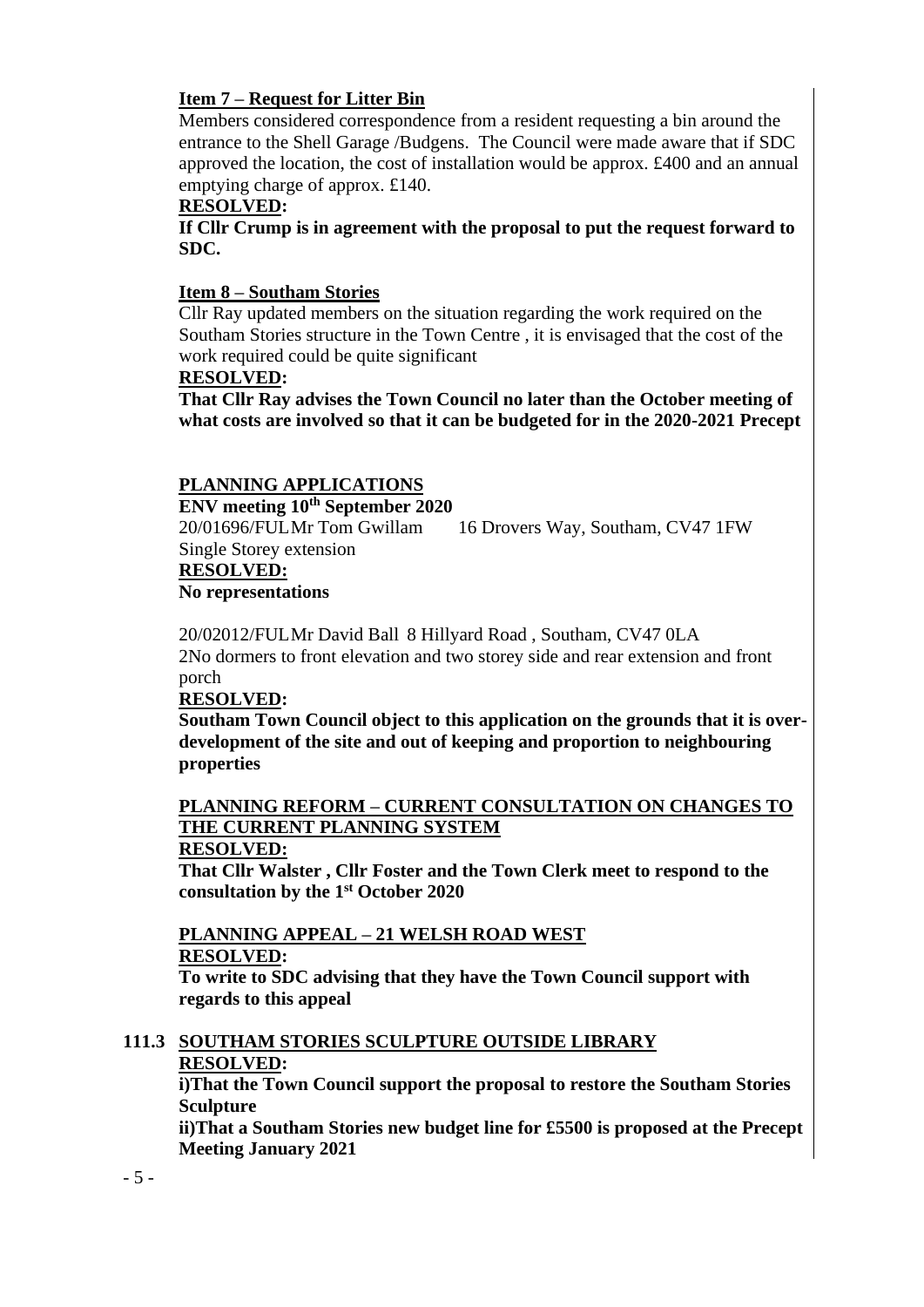## **111.4 SOUTHAM CIVIC IDEAS FORUM (SCIF)**

Members were advised that costs were being sort by SCIF to repair the public noticeboard by the Holywell, a quote to repair the frame were between £600-£1100 and the noticeboard itself would be on an aluminium composite panel with polycarbonate protection.

## **111.5 CHRISTMAS LIGHTS SWITCH-ON**

Members were advised that it has been decided that this year's switch-on will be virtual.

## **111.6 3 TIER CLIMATE CHANGE EVENT**

Cllr Wilson advised that she had attended the 3 Tier Climate Change Event, local councils are doing some good work, but it was all too local and not big enough to make a real difference.

## **111.7 SOUTHAM FIRST**

Members were advised that the AGM is on the 29<sup>th</sup> September 2020

## **111.8 GOVERNMENT CONSULTATIONS PLANNING REGIME– CHANGES TO CURRENT SYSTEM CLOSES 1ST OCTOBER 2020 AND WHITE PAPER CLOSES 29TH OCTOBER 2020**

Members were updated on the consultation proposals **RESOLVED:**

**That the Town Clerk in conjunction with Cllr Walster, Cllr Foster and Cllr John responds to the consultation on behalf of the council.**

# **112. INFORMATION FROM COUNTY & DISTRICT COUNCILLORS**

Cllr Crump advised the following:

- That the Stockton Recycling Centre re-opens via a booking system on the 26th September 2020
- Various meetings with HS2
- Councillor Grants
- Been out and about with Patch Byrne identifying areas for repair
- New Planning Regime briefing
- Local Government Reform
- Aldi Meeting to discuss proposals
- Attended 3 Tier Climate Change Event
- Warwickshire Fire and Rescue better use of facilities
- Safer Warwickshire Officer (North and South of the County)
- Safer in Warwickshire School Safety Club
- One Planning Committee
- COVID-19 statistics
- Reserve site allocations

## **113. EXCLUSION OF THE PUBLIC FROM THE MEETING**

It was moved and

**RESOLVED: that pursuant to Section 1(2) of the Public Bodies (Admission to**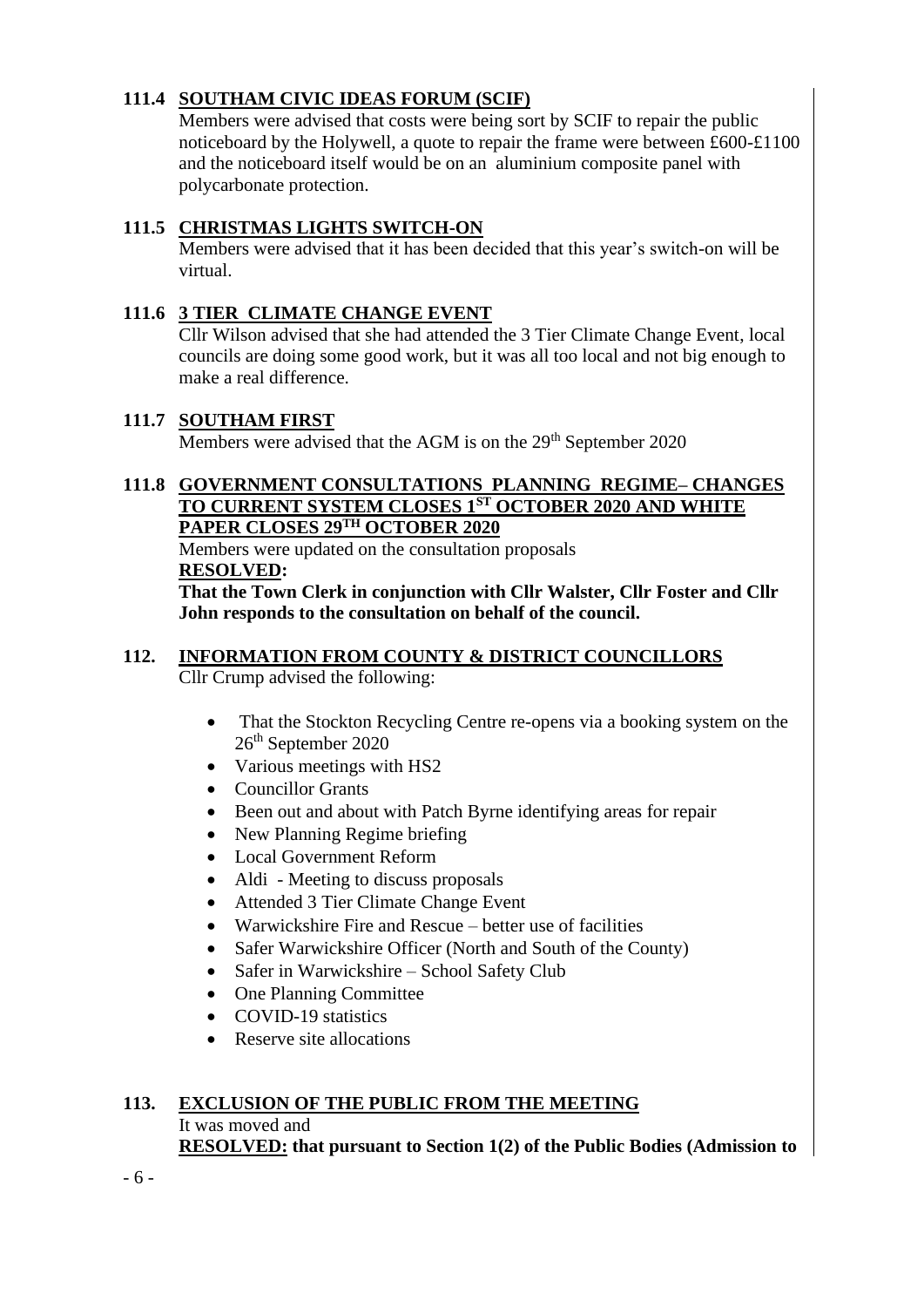**Meetings) Act 1960 the public be excluded from the meeting because publicity would be prejudicial to the public interest by reason of the confidential nature of the business to be transacted**

## **114. STAFF SALARIES AND PAYMENT FOR SERVICES RESOLVED:**

**To authorise the payment of staff salaries dated September 2020**

## **PLANNING APPLICATIONS**

| <b>APPLICATION</b> | <b>APPLICANT NAME</b>                     | <b>SITE</b>                                                   | <b>PROPOSAL</b>                                                                                                                                                                                                                                        | <b>COMMENTS</b>                                                                                                                                                                                            |
|--------------------|-------------------------------------------|---------------------------------------------------------------|--------------------------------------------------------------------------------------------------------------------------------------------------------------------------------------------------------------------------------------------------------|------------------------------------------------------------------------------------------------------------------------------------------------------------------------------------------------------------|
| NO.                |                                           |                                                               |                                                                                                                                                                                                                                                        |                                                                                                                                                                                                            |
| ENV March 12       |                                           |                                                               |                                                                                                                                                                                                                                                        |                                                                                                                                                                                                            |
| 19/03191/FUL       | Sandeep Singh &<br><b>Hayley Connolly</b> | 21 Welsh<br>Road<br>West,<br>Southam,<br>CV47 0JW             | 2 storey side<br>extension, single<br>storey rear extension,<br>detached double<br>garage and alteration<br>with the parking<br>arrangements                                                                                                           | The Town<br>Council<br>maintains their<br>objection due<br>to the<br>connection of<br>the site to<br><b>Welsh Road</b><br>West, the site<br>access is next<br>to a major<br>junction and<br>Primary school |
| 20/00513/FUL       | Mr & Mrs Tayte                            | 4 Tollgate<br>Road,<br>Southam,<br><b>CV47 1EE</b>            | Erection of new bay<br>window and canopy to<br>the frontage, rear<br>single storey extension<br>(fall-back position<br>under GPDO) and for<br>the retrospective<br>application for<br>replacement of<br>windows to front, side<br>and rear elevations. | No<br>representations                                                                                                                                                                                      |
| 19/03552/FUL       | Mr & Mrs Leathers                         | The<br>Gables, 58<br>Warwick<br>Road,<br>Southam,<br>CV47 0HW | This application has<br>been amended: The<br>height of the rear<br>extension has been<br>slightly amended -<br>Council has previously<br>made no<br>representation                                                                                     | <b>No</b><br>representations                                                                                                                                                                               |
| 20/00546/ADV       | Mr Andy Horwood<br>Tesco                  | Tesco,<br>Northfield<br>Road,                                 | 1 x 42" LCD media<br>screen, 4 x 1250mm x<br>700mm flagpole signs,                                                                                                                                                                                     | The Town<br>Council                                                                                                                                                                                        |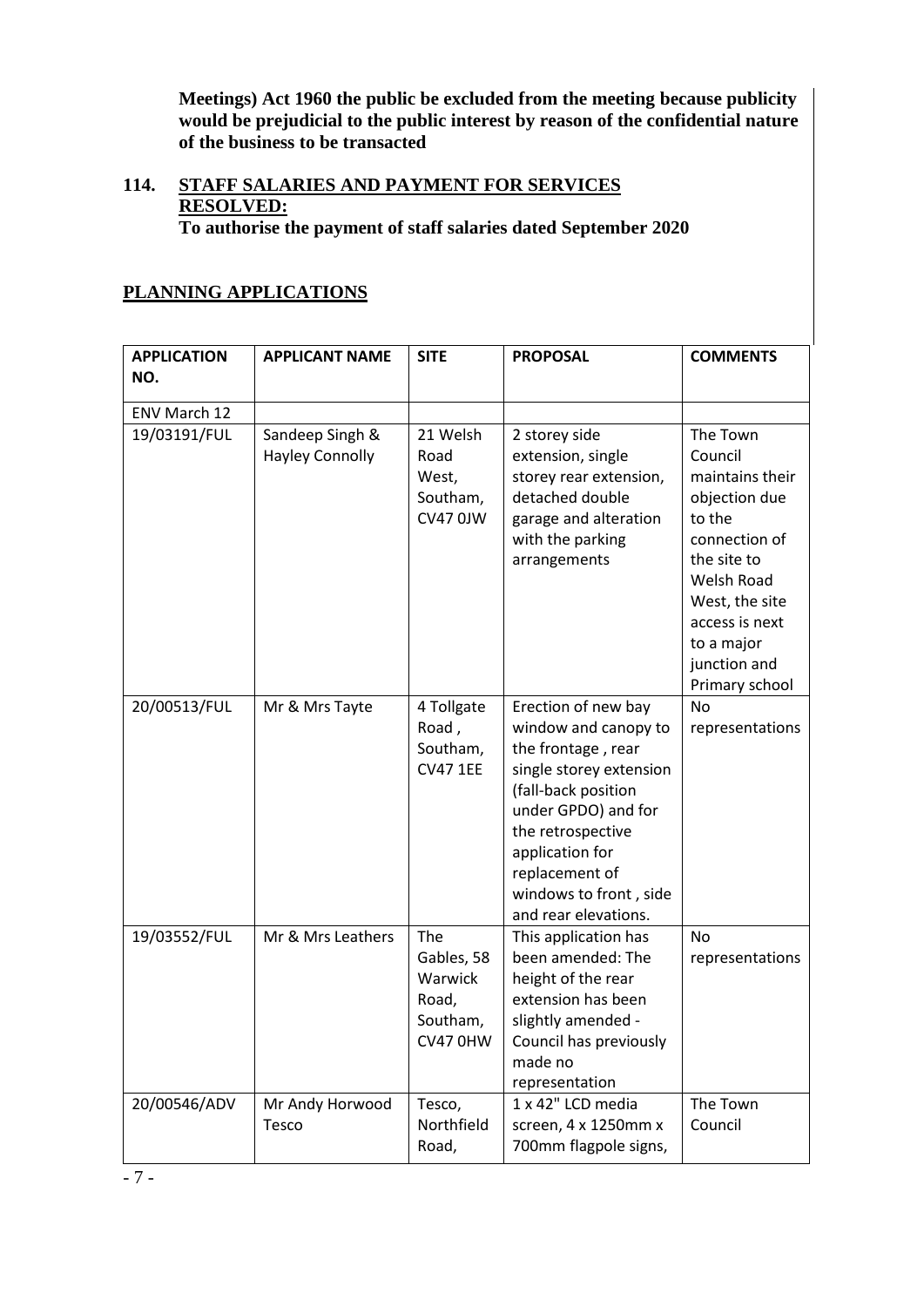| <b>ENV September</b>                        |                | Kineton<br>Road<br>Industrial<br>Estate,<br>Southam,<br><b>CV47 0FG</b> | overall 2450mm in<br>height                                                                                                                                                                                                                | supports the<br>application                                                                                                                                                                              |
|---------------------------------------------|----------------|-------------------------------------------------------------------------|--------------------------------------------------------------------------------------------------------------------------------------------------------------------------------------------------------------------------------------------|----------------------------------------------------------------------------------------------------------------------------------------------------------------------------------------------------------|
| <b>Mtg</b>                                  |                |                                                                         |                                                                                                                                                                                                                                            |                                                                                                                                                                                                          |
| 20/01696/FUL                                | Mr Tom Gwillam | 16 Drovers<br>Way,<br>Southam,<br><b>CV47 1FW</b>                       | Single Storey extension                                                                                                                                                                                                                    | No<br>representations                                                                                                                                                                                    |
| 20/02012/FUL                                | Mr David Ball  | 8 Hillyard<br>Road,<br>Southam,<br><b>CV47 0LA</b>                      | 2No dormers to front<br>elevation and two<br>storey side and rear<br>extension and front<br>porch                                                                                                                                          | Southam Town<br>Council object<br>to this<br>application on<br>the grounds<br>that it is over-<br>development<br>of the site and<br>out of keeping<br>and proportion<br>to<br>neighbouring<br>properties |
| <b>Town Council</b><br>meeting<br>September |                |                                                                         |                                                                                                                                                                                                                                            |                                                                                                                                                                                                          |
| 20/01829/FUL                                | Mr Sam Archer  | 33 Welsh<br>Road<br>West,<br>Southam,<br>CV47 0JW,                      | An<br>amendment/additional<br>information has been<br>received for the<br>application shown<br>above as follows:<br><b>Existing and Proposed</b><br>Plans Drawing No: 005<br>Revision A - two storey<br>rear extension reduced<br>in size. | No<br>representations<br>application<br>withdrawn                                                                                                                                                        |